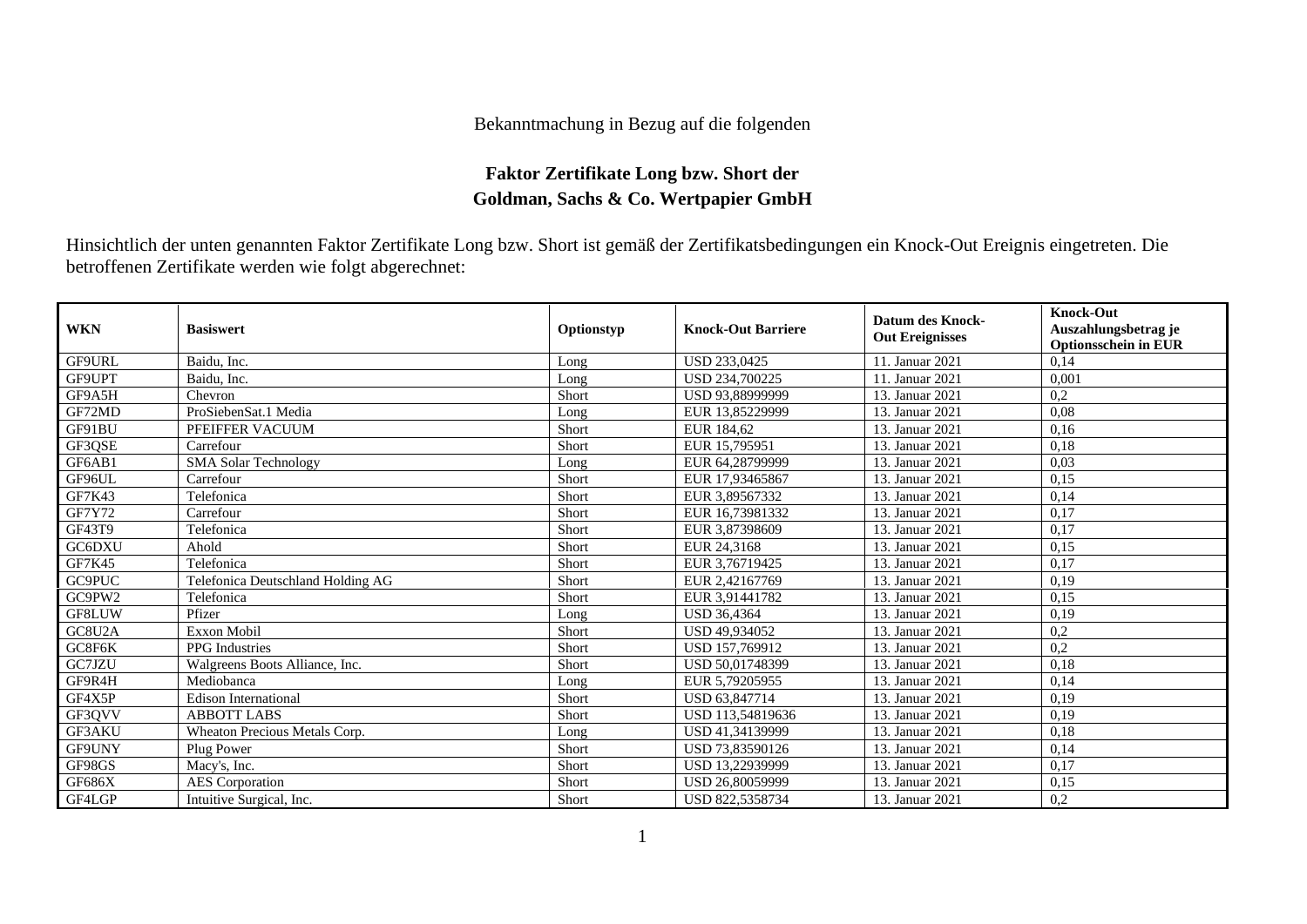| <b>WKN</b>                      | <b>Basiswert</b>               | Optionstyp | <b>Knock-Out Barriere</b> | <b>Datum des Knock-</b><br><b>Out Ereignisses</b> | Knock-Out<br>Auszahlungsbetrag je<br><b>Optionsschein in EUR</b> |
|---------------------------------|--------------------------------|------------|---------------------------|---------------------------------------------------|------------------------------------------------------------------|
| GF89XB                          | Infineon                       | Short      | EUR 35,48549999           | 13. Januar 2021                                   | 0,19                                                             |
| <b>GF99Z8</b>                   | Shake Shack Inc.               | Short      | USD 109,35824294          | 13. Januar 2021                                   | 0,18                                                             |
| GC60HQ                          | <b>ASML</b>                    | Short      | EUR 436,92295499          | 13. Januar 2021                                   | 0,2                                                              |
| GF79YT                          | Infineon                       | Short      | EUR 35,91825              | 13. Januar 2021                                   | 0,2                                                              |
| GF7U8C                          | Shake Shack Inc.               | Short      | USD 107,734395            | 13. Januar 2021                                   | 0,16                                                             |
| <b>GF7R58</b>                   | Shake Shack Inc.               | Short      | USD 107,734395            | 13. Januar 2021                                   | 0,18                                                             |
| GF96TB                          | Intel                          | Short      | USD 57,62868817           | 13. Januar 2021                                   | 0,16                                                             |
| GF8LXE                          | Intel                          | Short      | USD 55,39089599           | 13. Januar 2021                                   | 0,02                                                             |
| GF6VF8                          | Momo Inc                       | Short      | USD 16,1600658            | 13. Januar 2021                                   | 0,17                                                             |
| <b>GF7DRR</b>                   | Momo Inc                       | Short      | USD 16,27418123           | 13. Januar 2021                                   | 0,18                                                             |
| GF8VG6                          | Momo Inc                       | Short      | USD 16,115796             | 13. Januar 2021                                   | 0,14                                                             |
| GF7DPP                          | General Motors Co              | Short      | <b>USD 48,7764</b>        | 13. Januar 2021                                   | 0,11                                                             |
| GF7A3C                          | General Motors Co              | Short      | USD 48,843348             | 13. Januar 2021                                   | 0,15                                                             |
| GF2HPP                          | <b>Advanced Micro Devices</b>  | Long       | <b>USD 93,4479</b>        | 13. Januar 2021                                   | 0,2                                                              |
| GF8UZ2                          | Mosaic Co                      | Short      | USD 29,17149999           | 13. Januar 2021                                   | 0,18                                                             |
| GF7U2T                          | KBHome                         | Short      | <b>USD 35,1745</b>        | 13. Januar 2021                                   | 0,02                                                             |
| GF7QE6                          | CF Industries Holdings, Inc.   | Short      | USD 46,796594             | 13. Januar 2021                                   | 0,19                                                             |
| GF91A3                          | Walgreens Boots Alliance, Inc. | Short      | <b>USD 48,9192</b>        | 13. Januar 2021                                   | 0,18                                                             |
| G <sub>C11</sub> G <sub>U</sub> | Intel                          | Short      | USD 55,52399599           | 13. Januar 2021                                   | 0,04                                                             |
| GF9R5B                          | Plug Power                     | Short      | USD 69,98119999           | 13. Januar 2021                                   | 0,17                                                             |
| GF9UP7                          | Plug Power                     | Short      | USD 68,00059999           | 13. Januar 2021                                   | 0,18                                                             |
| GF8LSX                          | Cimarex Energy Co.             | Short      | USD 45,91019999           | 12. Januar 2021                                   | 0,18                                                             |
| GF96Y8                          | Marathon Oil Corporation       | Short      | USD 7,79279999            | 12. Januar 2021                                   | 0,17                                                             |
| GF2UDY                          | Becton, Dickinson and Company  | Short      | USD 263,049241            | 12. Januar 2021                                   | 0,12                                                             |
| GF96L6                          | ThyssenKrupp                   | Short      | EUR 9,30851999            | 12. Januar 2021                                   | 0,18                                                             |
| GF9R5A                          | Plug Power                     | Short      | <b>USD 57,2082</b>        | 12. Januar 2021                                   | 0,17                                                             |
| GF8UTF                          | ThyssenKrupp                   | Short      | EUR 9,33681059            | 12. Januar 2021                                   | 0,09                                                             |
| GF6ANA                          | Deutsche Bank                  | Short      | EUR 9,7267922             | 12. Januar 2021                                   | 0,17                                                             |
| GF84XB                          | Etsy Inc                       | Short      | USD 188,53119999          | 12. Januar 2021                                   | 0.08                                                             |
| GF8JQ5                          | Pioneer Natural Resources Co   | Short      | USD 134,04839999          | 12. Januar 2021                                   | 0,16                                                             |
| GF7A5H                          | Veolia Environment             | Short      | EUR 22,16438              | 12. Januar 2021                                   | 0,19                                                             |
| GF77NS                          | Covestro AG                    | Short      | EUR 54,8148               | 12. Januar 2021                                   | 0,16                                                             |
| GF9R4X                          | Plug Power                     | Short      | USD 60,640692             | 12. Januar 2021                                   | 0,15                                                             |
| GF8LXQ                          | Schlumberger                   | Short      | USD 26,51958789           | 12. Januar 2021                                   | 0,19                                                             |
| GF74WC                          | Mohawk Industries Inc.         | Short      | USD 150,738212            | 12. Januar 2021                                   | 0,16                                                             |
| GF22QP                          | O'Reilly Automotive Inc        | Short      | USD 494,183962            | 12. Januar 2021                                   | 0,17                                                             |
| GF6V5M                          | Nucor Corp.                    | Short      | USD 58,01552              | 12. Januar 2021                                   | 0,17                                                             |
| GF8DTT                          | Power Integrations Inc         | Short      | USD 96,14499999           | 12. Januar 2021                                   | 0,19                                                             |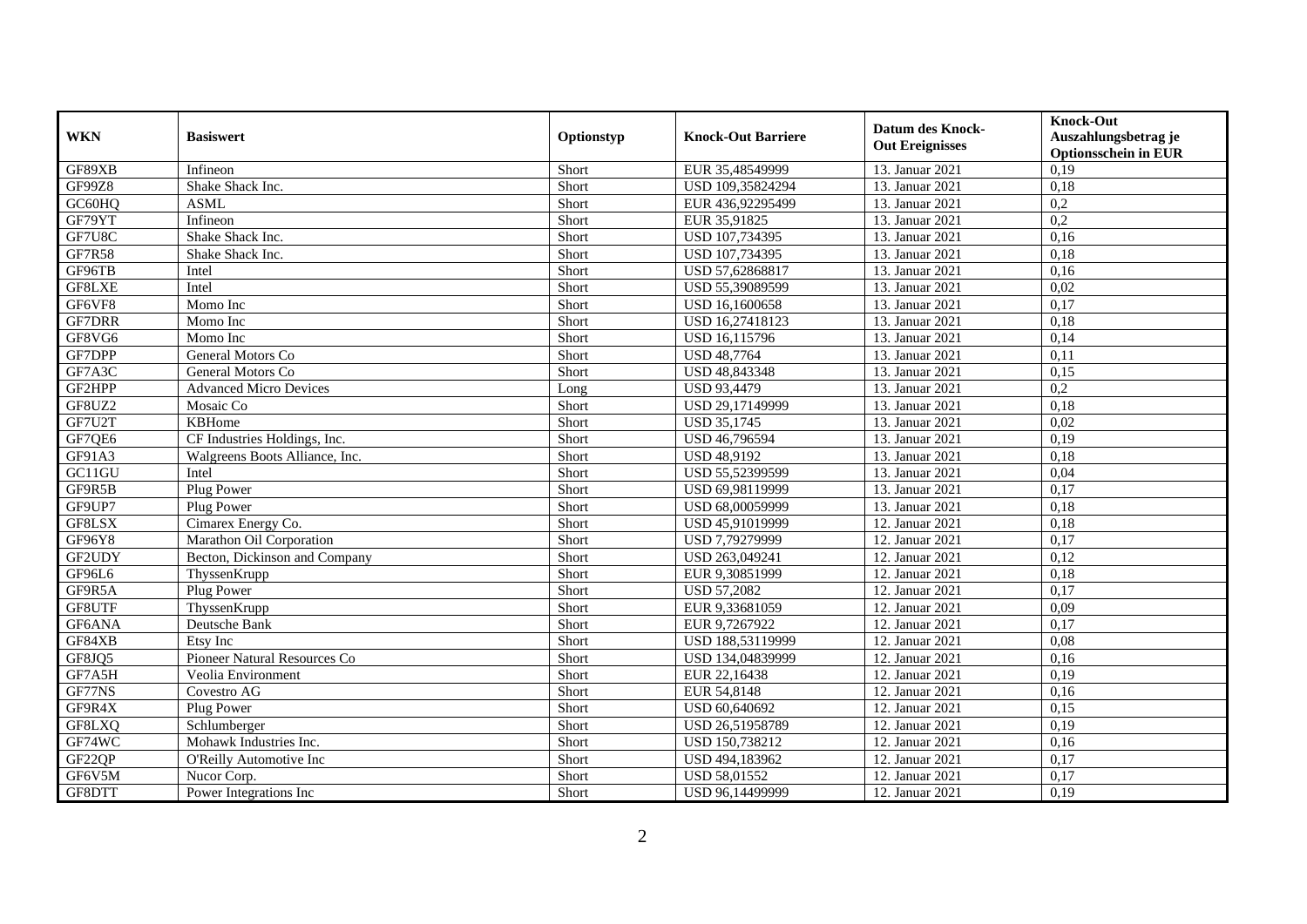| <b>WKN</b>    | <b>Basiswert</b>                    | Optionstyp | <b>Knock-Out Barriere</b> | <b>Datum des Knock-</b><br><b>Out Ereignisses</b> | <b>Knock-Out</b><br>Auszahlungsbetrag je<br><b>Optionsschein in EUR</b> |
|---------------|-------------------------------------|------------|---------------------------|---------------------------------------------------|-------------------------------------------------------------------------|
| GF96UR        | JP Morgan Chase                     | Short      | <b>USD 141,50125</b>      | 12. Januar 2021                                   | 0,14                                                                    |
| GF8DSJ        | Halliburton Co                      | Short      | USD 21,82904856           | 12. Januar 2021                                   | 0,18                                                                    |
| GF7R0D        | INOVALON HOLDINGS, INC.             | Short      | USD 25,25641768           | 12. Januar 2021                                   | 0,17                                                                    |
| GF7U3H        | <b>INOVALON HOLDINGS, INC.</b>      | Short      | USD 25,25641768           | 12. Januar 2021                                   | 0,14                                                                    |
| GF914C        | Apache Corp                         | Short      | USD 17,94099779           | 12. Januar 2021                                   | 0,16                                                                    |
| GF3W3R        | Advance Auto Parts, Inc.            | Short      | USD 174,679828            | 12. Januar 2021                                   | 0,18                                                                    |
| GF8LP0        | DuPont de Nemours, Inc.             | Short      | USD 86,07949999           | 12. Januar 2021                                   | 0,16                                                                    |
| GF9132        | Teva Pharmaceutical Industries Ltd. | Short      | USD 11,839752             | 12. Januar 2021                                   | 0,16                                                                    |
| GF99VJ        | Devon Energy                        | Short      | USD 19,070532             | 12. Januar 2021                                   | 0,15                                                                    |
| GF7Y9Y        | Bank of America Corp                | Short      | USD 33,89674999           | 12. Januar 2021                                   | 0,18                                                                    |
| GF9JCE        | <b>Ballard Power Systems Inc.</b>   | Short      | USD 31,64537392           | 12. Januar 2021                                   | 0,18                                                                    |
| GF9183        | National Oilwell Varco Inc.         | Short      | USD 15,98054398           | 12. Januar 2021                                   | 0,15                                                                    |
| GF91CE        | TechnipFMC                          | Short      | EUR 10,13796038           | 12. Januar 2021                                   | 0.17                                                                    |
| GF6PDP        | <b>State Street Corporation</b>     | Short      | USD 79,812196             | 12. Januar 2021                                   | 0,14                                                                    |
| GF96LK        | Apache Corp                         | Short      | USD 17,333064             | 12. Januar 2021                                   | 0,14                                                                    |
| GF4XJW        | Cummins Inc                         | Short      | USD 241,744952            | 12. Januar 2021                                   | 0,19                                                                    |
| GF93J2        | Pioneer Natural Resources Co        | Short      | USD 138,07313748          | 12. Januar 2021                                   | 0,16                                                                    |
| GF93ET        | Power Integrations Inc.             | Short      | USD 95.67599999           | 12. Januar 2021                                   | 0,2                                                                     |
| <b>GF7V00</b> | <b>Bank of America Corp</b>         | Short      | <b>USD 33,7314</b>        | 12. Januar 2021                                   | 0,18                                                                    |
| GF6JP4        | People's United Financial Inc       | Short      | <b>USD 14,432382</b>      | 12. Januar 2021                                   | 0,19                                                                    |
| GF99PG        | Tesla Inc                           | Short      | USD 865,95075             | 12. Januar 2021                                   | 0,18                                                                    |
| GF9R5N        | Tesla Inc                           | Short      | USD 865,95075             | 12. Januar 2021                                   | 0,2                                                                     |
| GF9JCJ        | <b>Ballard Power Systems Inc</b>    | Short      | USD 34,89677754           | 12. Januar 2021                                   | 0,19                                                                    |
| GF96Y9        | Marathon Oil Corporation            | Short      | USD 8,43313045            | 12. Januar 2021                                   | 0,16                                                                    |
| GF96M9        | <b>FLIR Systems Inc</b>             | Short      | <b>USD 54.2028</b>        | 12. Januar 2021                                   | 0,19                                                                    |
| GF6P94        | CarMax, Inc.                        | Short      | USD 106,73279999          | 12. Januar 2021                                   | 0,16                                                                    |
| GC37GM        | Nasdaq, Inc.                        | Short      | USD 146,94460999          | 12. Januar 2021                                   | 0,2                                                                     |
| GF8DRF        | Devon Energy                        | Short      | USD 20,02968588           | 12. Januar 2021                                   | $\overline{0.2}$                                                        |
| GF7A34        | JP Morgan Chase                     | Short      | <b>USD 142,1915</b>       | 12. Januar 2021                                   | 0.17                                                                    |
| GF5KE8        | Intel                               | Short      | USD 54,14921248           | 12. Januar 2021                                   | 0,19                                                                    |
| GF5K2L        | <b>Tractor Supply Company</b>       | Short      | USD 152,6993              | 12. Januar 2021                                   | 0,18                                                                    |
| GF4UR2        | Chevron                             | Short      | USD 95.03499999           | 12. Januar 2021                                   | 0,19                                                                    |
| GF4P2R        | Netflix, Inc.                       | Long       | <b>USD 484,127</b>        | 12. Januar 2021                                   | 0,2                                                                     |
| GF3QYJ        | NortonLifeLock Inc.                 | Short      | USD 21,480042             | 12. Januar 2021                                   | 0,19                                                                    |
| GF22V9        | Home Depot                          | Short      | USD 278,01074999          | 12. Januar 2021                                   | 0,16                                                                    |
| GC6E0L        | Home Depot                          | Short      | USD 282,865767            | 12. Januar 2021                                   | 0,2                                                                     |
| GC0N07        | Netflix, Inc.                       | Long       | USD 480,38375             | 12. Januar 2021                                   | 0,2                                                                     |
| GF6Z6N        | Gap                                 | Short      | USD 23,35854572           | 12. Januar 2021                                   | 0,15                                                                    |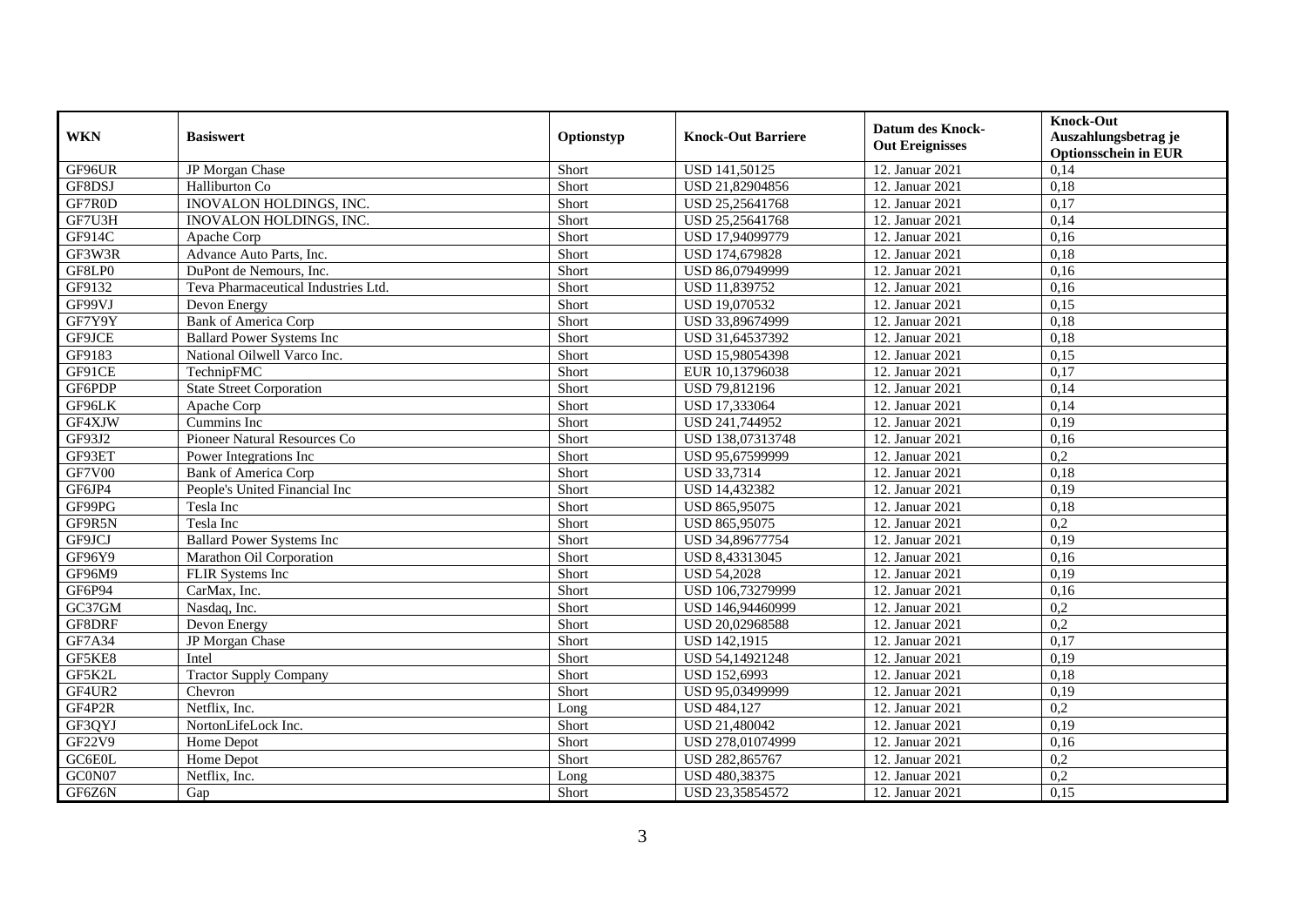| <b>WKN</b>         | <b>Basiswert</b>                             | Optionstyp | <b>Knock-Out Barriere</b> | <b>Datum des Knock-</b><br><b>Out Ereignisses</b> | Knock-Out<br>Auszahlungsbetrag je<br><b>Optionsschein in EUR</b> |
|--------------------|----------------------------------------------|------------|---------------------------|---------------------------------------------------|------------------------------------------------------------------|
| GF8Y26             | Kohl's Corporation                           | Short      | USD 44,98460712           | 12. Januar 2021                                   | 0,19                                                             |
| GF6RP2             | Arista Networks, Inc.                        | Short      | USD 315,199584            | 12. Januar 2021                                   | 0,16                                                             |
| GC6E0G             | Home Depot                                   | Short      | USD 277,49541299          | 12. Januar 2021                                   | 0,15                                                             |
| GF688Z             | Uber Technologies, Inc.                      | Short      | USD 59,37428998           | 12. Januar 2021                                   | 0,18                                                             |
| GF8LRB             | Macy's, Inc.                                 | Short      | <b>USD 12,9368</b>        | 12. Januar 2021                                   | 0,19                                                             |
| GF50AB             | T. Rowe Price Group Inc.                     | Short      | USD 158,705132            | 12. Januar 2021                                   | 0,15                                                             |
| GF <sub>2F37</sub> | Netflix, Inc.                                | Long       | USD 486,6225              | 12. Januar 2021                                   | 0,15                                                             |
| GF1M4B             | ServiceNow Inc                               | Long       | USD 509,98349999          | 12. Januar 2021                                   | 0,2                                                              |
| GF2UFY             | Adobe Inc.                                   | Long       | USD 464,7552              | 12. Januar 2021                                   | 0,17                                                             |
| GF9391             | Facebook                                     | Long       | USD 251,70319999          | 12. Januar 2021                                   | 0,19                                                             |
| GF5FYA             | American Electric Power Company, Inc.        | Long       | USD 77,089215             | 12. Januar 2021                                   | 0,2                                                              |
| GF8LWQ             | Continental                                  | Short      | EUR 120,99852             | 12. Januar 2021                                   | 0,18                                                             |
| GF8JJ0             | <b>Banco Santander</b>                       | Short      | EUR 2,86619999            | 12. Januar 2021                                   | 0,17                                                             |
| GF8JJ5             | <b>Banco Santander</b>                       | Short      | EUR 2,8943                | 12. Januar 2021                                   | 0,19                                                             |
| GF6P70             | Continental                                  | Short      | EUR 121,33090073          | 12. Januar 2021                                   | 0,18                                                             |
| GC9B3W             | <b>Intercontinental Hotels Group</b>         | Short      | GBP 49,42303099           | 12. Januar 2021                                   | 0,19                                                             |
| GF8TSZ             | Infineon                                     | Short      | EUR 34,90541998           | 12. Januar 2021                                   | 0,19                                                             |
| GF7K42             | Telefonica                                   | Short      | EUR 3,62507999            | 12. Januar 2021                                   | 0,19                                                             |
| GF7517             | HeidelbergCement                             | Short      | EUR 68,75699999           | 12. Januar 2021                                   | 0,2                                                              |
| GF5VV9             | Varta AG                                     | Long       | EUR 117,59999999          | 12. Januar 2021                                   | 0,18                                                             |
| GF5FM7             | Nemetschek                                   | Long       | EUR 56,80773              | 12. Januar 2021                                   | 0,19                                                             |
| GF8LSY             | Cimarex Energy Co.                           | Short      | USD 48,47084701           | 12. Januar 2021                                   | 0,19                                                             |
| GF1VL5             | <b>Hypoport AG</b>                           | Short      | EUR 539,1793              | 12. Januar 2021                                   | 0,19                                                             |
| GC7Z5D             | Fortinet, Inc.                               | Short      | USD 154,52649299          | 12. Januar 2021                                   | 0,16                                                             |
| GF9J9Z             | Baidu, Inc.                                  | Short      | USD 235,11898346          | 12. Januar 2021                                   | 0,19                                                             |
| GF2HKL             | Expeditors International of Washington, Inc. | Short      | USD 95,98095799           | 12. Januar 2021                                   | 0,18                                                             |
| GF9UQJ             | Plug Power                                   | Short      | USD 65,03380816           | 12. Januar 2021                                   | 0,16                                                             |
| GF9UPJ             | Plug Power                                   | Short      | USD 62,56602177           | 12. Januar 2021                                   | 0,17                                                             |
| GF8NFE             | Martin Marietta Materials, Inc.              | Short      | USD 316,2612              | 12. Januar 2021                                   | 0,18                                                             |
| <b>GC5TQV</b>      | Hochtief                                     | Short      | EUR 84.26631999           | 12. Januar 2021                                   | 0.17                                                             |
| GF4PBV             | PFEIFFER VACUUM                              | Short      | EUR 180,31427807          | 11. Januar 2021                                   | 0,19                                                             |
| GF4PBU             | PFEIFFER VACUUM                              | Short      | EUR 175,57049632          | 11. Januar 2021                                   | 0,2                                                              |
| GF8YW1             | <b>JCDecaux SA</b>                           | Long       | EUR 15,66169327           | 11. Januar 2021                                   | 0,19                                                             |
| GF5M74             | Wheaton Precious Metals Corp.                | Long       | <b>USD 42,47124</b>       | 11. Januar 2021                                   | 0,2                                                              |
| GF2Q06             | Facebook                                     | Long       | USD 259,54289999          | 11. Januar 2021                                   | 0,17                                                             |
| GF53XD             | <b>Bristol-Myers Squibb</b>                  | Short      | USD 64,05224999           | 11. Januar 2021                                   | 0,14                                                             |
| GF53X9             | <b>Bristol-Myers Squibb</b>                  | Short      | USD 63,7398               | 11. Januar 2021                                   | 0,2                                                              |
| GF9JBG             | Baidu, Inc.                                  | Short      | <b>USD 245,055</b>        | 11. Januar 2021                                   | 0,15                                                             |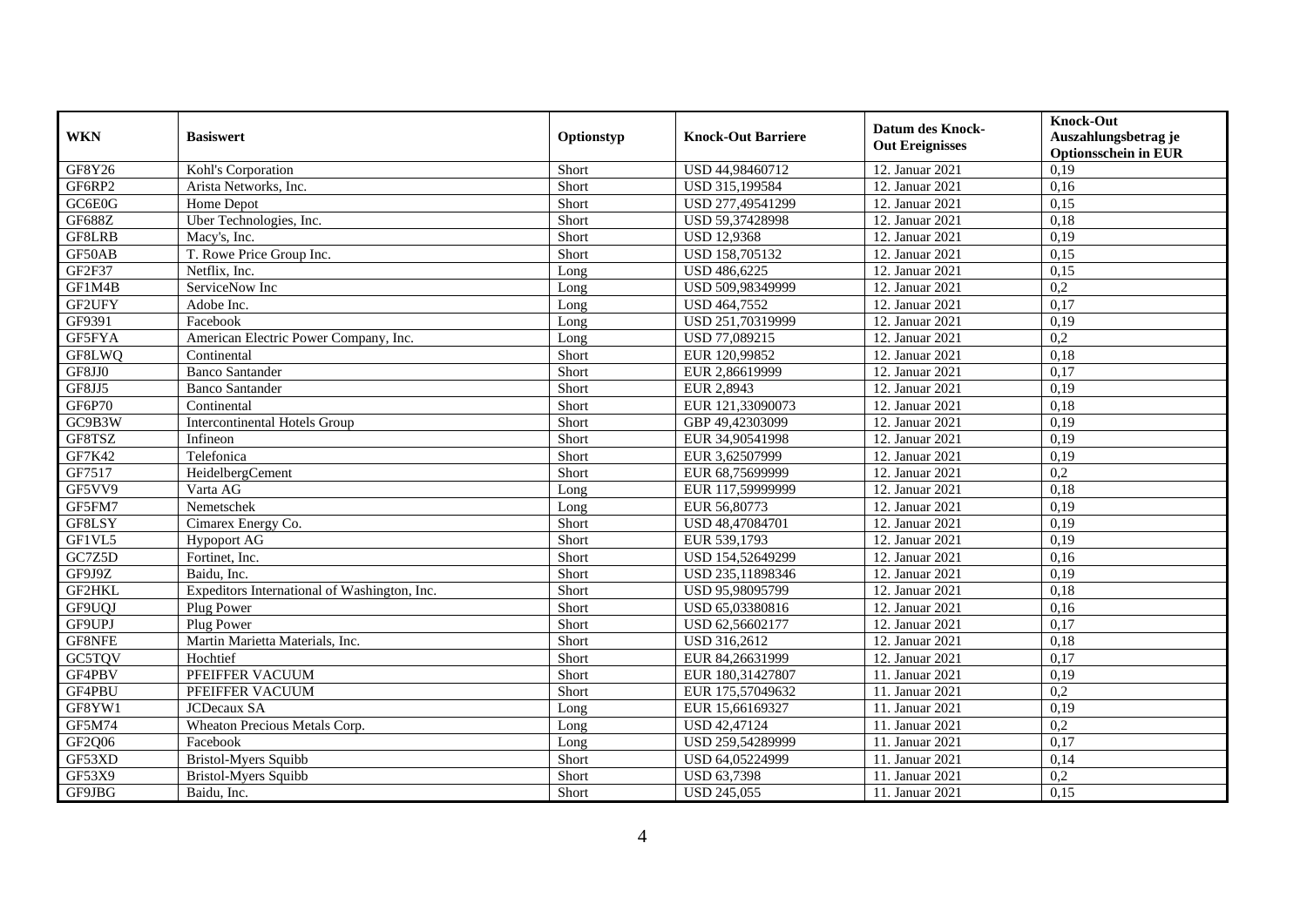| <b>WKN</b>          | <b>Basiswert</b>                        | Optionstyp | <b>Knock-Out Barriere</b> | <b>Datum des Knock-</b><br><b>Out Ereignisses</b> | Knock-Out<br>Auszahlungsbetrag je<br><b>Optionsschein in EUR</b> |
|---------------------|-----------------------------------------|------------|---------------------------|---------------------------------------------------|------------------------------------------------------------------|
| GF45SU              | Nvidia                                  | Short      | USD 542,434898            | 11. Januar 2021                                   | 0,2                                                              |
| GF67XB              | Facebook                                | Long       | USD 254,35873124          | 11. Januar 2021                                   | 0,17                                                             |
| GF8DT6              | <b>EOG</b> Resources                    | Short      | USD 60,04739999           | 11. Januar 2021                                   | 0,17                                                             |
| GF7DH4              | ViacomCBS Inc.                          | Short      | USD 41,678424             | 11. Januar 2021                                   | 0,19                                                             |
| GF7A33              | JP Morgan Chase                         | Short      | USD 138,930828            | 11. Januar 2021                                   | 0,18                                                             |
| GF6YWP              | Lam Research Corporation                | Short      | USD 523,32949047          | 11. Januar 2021                                   | 0,19                                                             |
| GF5SYY              | Facebook                                | Long       | USD 255,35104402          | 11. Januar 2021                                   | 0,17                                                             |
| GF4X5L              | Mohawk Industries Inc.                  | Short      | USD 149,843872            | 11. Januar 2021                                   | 0,17                                                             |
| GF3AEU              | Nike                                    | Short      | USD 152,62841499          | 11. Januar 2021                                   | 0,2                                                              |
| GB1YJQ              | Exxon Mobil                             | Short      | <b>USD 48,1876</b>        | 11. Januar 2021                                   | 0,18                                                             |
| GF53B6              | Netflix, Inc.                           | Long       | USD 498,60976             | 11. Januar 2021                                   | 0,2                                                              |
| GF4L6D              | Cabot Oil & Gas                         | Short      | USD 18,01706496           | 11. Januar 2021                                   | 0,19                                                             |
| GF4S35              | Nvidia                                  | Short      | USD 557,95541875          | 11. Januar 2021                                   | 0,18                                                             |
| GF96RS              | REXNORD CORPORATION                     | Short      | USD 48,10328518           | 11. Januar 2021                                   | 0,14                                                             |
| GF53XB              | <b>Bristol-Myers Squibb</b>             | Short      | USD 65,19318992           | 11. Januar 2021                                   | 0,19                                                             |
| GF8JW5              | Diamondback Energy Inc                  | Short      | USD 58,17899999           | 11. Januar 2021                                   | 0,18                                                             |
| GF6YY6              | <b>KLA</b> Corporation                  | Short      | USD 289,240052            | 11. Januar 2021                                   | 0.15                                                             |
| GF77QU              | Walgreens Boots Alliance, Inc.          | Short      | USD 47,49875623           | 11. Januar 2021                                   | 0,14                                                             |
| GF9FTE              | S&P 500 ENERGY INDEX                    | Short      | USD 317,47169999          | 11. Januar 2021                                   | 0,2                                                              |
| GF6EQW              | Volkswagen AG - Preferred               | Long       | EUR 143,076774            | 11. Januar 2021                                   | 0,17                                                             |
| GB7AEJ              | Siltronic AG                            | Short      | EUR 151,90999999          | 11. Januar 2021                                   | 0,2                                                              |
| GF77GB              | Xilinx                                  | Short      | USD 154,3917455           | 11. Januar 2021                                   | 0,18                                                             |
| GF53TT              | Merck & Co.                             | Short      | <b>USD 84,806842</b>      | 11. Januar 2021                                   | 0,18                                                             |
| GF8DLF              | Exxon Mobil                             | Short      | <b>USD 46,3692</b>        | 11. Januar 2021                                   | 0,19                                                             |
| GF911N              | Roku, Inc.                              | Short      | USD 415,25485198          | 11. Januar 2021                                   | 0,16                                                             |
| GF5K0G              | International Flavors & Fragrances Inc. | Short      | USD 121,5466              | 11. Januar 2021                                   | 0,14                                                             |
| GB6Y7L              | <b>Bristol-Myers Squibb</b>             | Short      | USD 64,833375             | 11. Januar 2021                                   | 0,14                                                             |
| GF4S21              | Nasdaq, Inc.                            | Short      | USD 141,780534            | 11. Januar 2021                                   | 0,19                                                             |
| GF7QHL              | Planet Fitness Inc                      | Short      | USD 83,04839999           | 11. Januar 2021                                   | 0,16                                                             |
| GF7R0C              | INOVALON HOLDINGS, INC.                 | Short      | USD 22.2764742            | 11. Januar 2021                                   | 0.14                                                             |
| GF8TV6              | Twitter, Inc.                           | Long       | USD 49,44139199           | 11. Januar 2021                                   | 0,01                                                             |
| GF7U3G              | INOVALON HOLDINGS, INC.                 | Short      | USD 21,81829011           | 11. Januar 2021                                   | 0,16                                                             |
| GF6AES              | <b>Advanced Micro Devices</b>           | Short      | USD 96,604012             | 11. Januar 2021                                   | 0,17                                                             |
| GF3TE5              | Nvidia                                  | Short      | USD 555,88881826          | 11. Januar 2021                                   | 0,15                                                             |
| GF8U16              | JinkoSolar Holding Co Ltd               | Long       | <b>USD 64,74</b>          | 11. Januar 2021                                   | 0,18                                                             |
| GC <sub>28</sub> SC | Freeport-McMoRan                        | Long       | USD 30,43043499           | 11. Januar 2021                                   | 0,14                                                             |
| GF7LJM              | Pinduoduo Inc. - ADR                    | Long       | USD 175,3469              | 11. Januar 2021                                   | 0,02                                                             |
| GF5VUL              | Facebook                                | Long       | USD 256,24054035          | 11. Januar 2021                                   | 0,2                                                              |